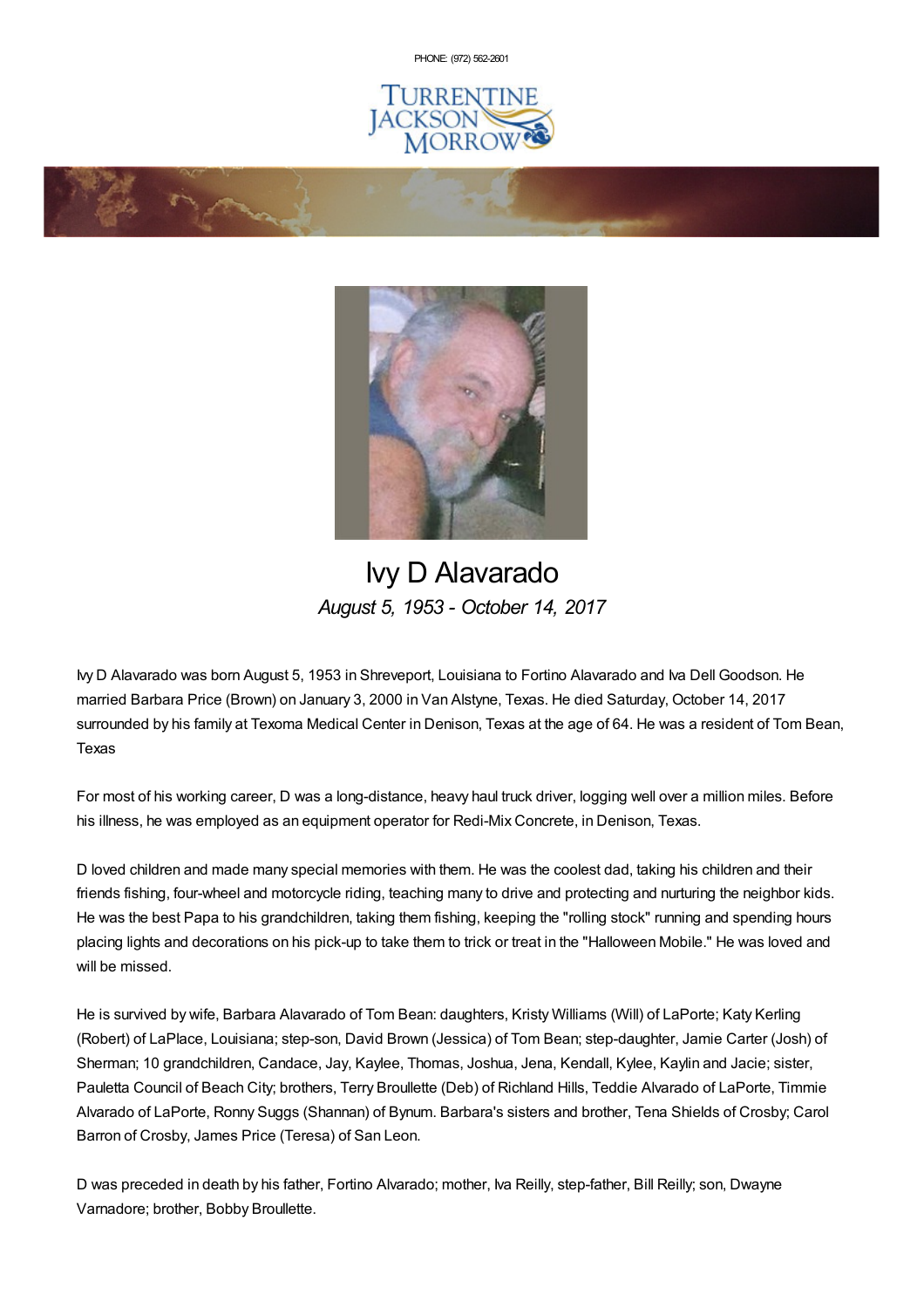Memorial service will be held 1:00 p.m. Saturday, October 21, 2017 at the Tom Bean First Baptist Church Fellowship Hall. During the service, there will be a time of sharing memories. We welcome anyone who wishes to share. Officiating the service will be Rev. Tony Norman.

The family invites everyone to a reception and time of visitation following the service. D was most comfortable in his jeans and do-rag, so please feel free to dress casually.

## **Memorials**

*We love and miss you brother your memories will live on forever* **RONNY AND SHANNAN SUGGS , NOVEMBER 6, 2017**

*D was my 3rd oldest brother when I was young he would come to the house and ask if I wanted to go to the movies and watch super man with him, Dwayne, Kristy and Katy and of course I went that is a very fond memory.* **SISTER, OCTOBER 24, 2017**

*I would like to give my sincere condolences to the family and friends during this difficult time. We can take comfort in knowing that God is our refuge and strength in times like these. May our loving and comforting Heavenly Father be with you. Ps 46:1*

**SAVANNAH F, OCTOBER 24, 2017**

*My deepest condolences to your family. I am so sorry for your loss. The loss of those whom we love dearly is never easy to accept. May God provide comfort and peace to your family during this difficult time. (2 Corinthians 1:3,4)* **L. HUGHES, OCTOBER 23, 2017**

*D was more of a father to me than my own. He was a great family man and loved his girls! The statement in his obituary 'D loved children and made many special memories with them" is so true. I remember living with Uncle D, Aunt Sandra, Katy & Kristy back in elementary school years. He was always on the road but he always provided for the family. We had the best Christmas and were always doing activities. Some of my best childhood memories were with the Alavarado's. Love you all and I'm so sorry for his loss.*

## **AMANDA HARDY, OCTOBER 20, 2017**

*We would like the family to know we are keeping all of you in our thoughts and*